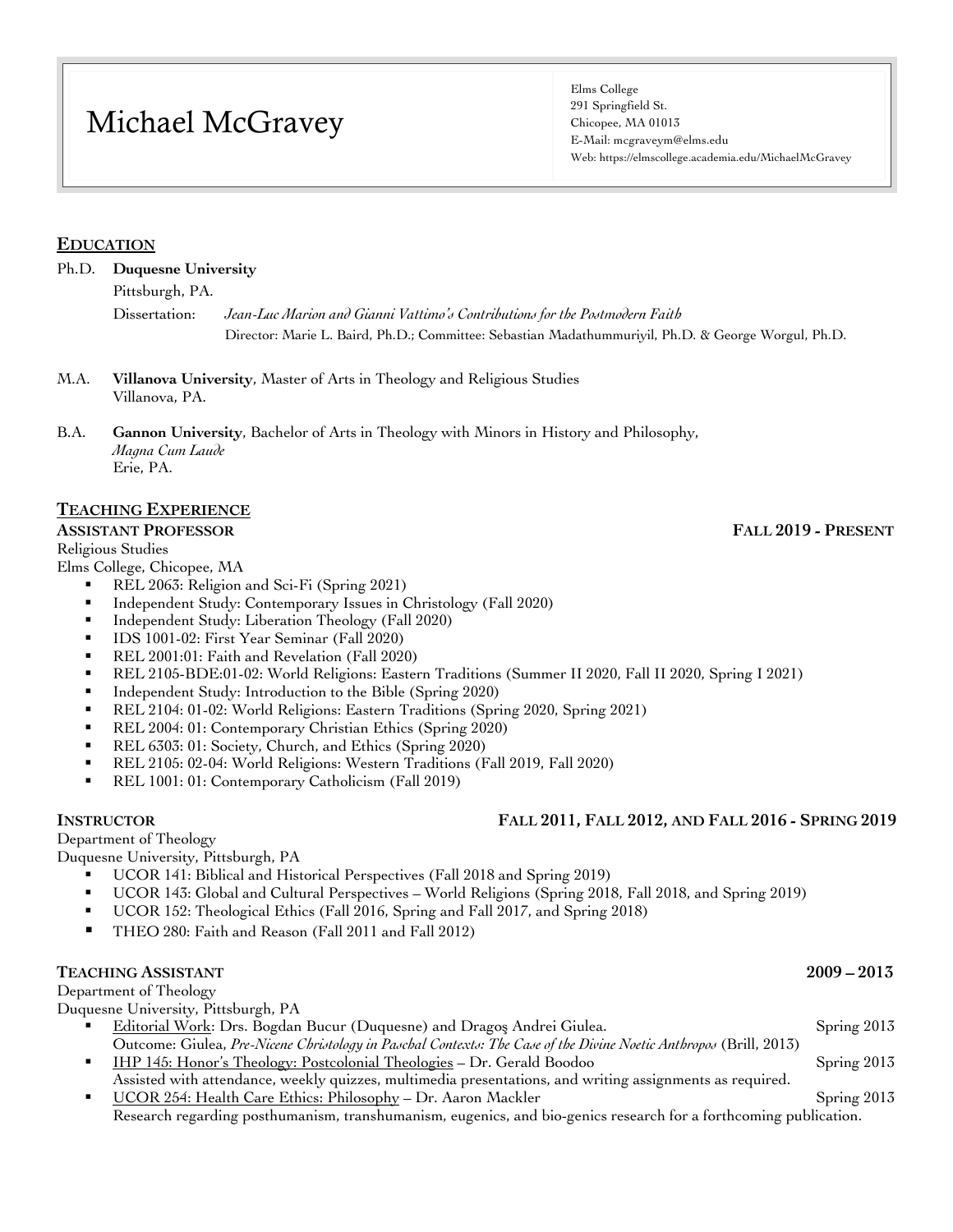### § THEO 230: The Church – Dr. Maureen O'Brien Spring 2012 Special lectures on Gerard Mannion's, *Ecclesiology and Postmodernity: Questions for the Church in Our Time* in conjunction with the Assisi 2012 Conference, "Where we Dwell in Common: Pathways for Dialogue in the 21<sup>st</sup> Century"

- § UCOR 152: Theological Ethics Dr. James Bailey Spring 2010 and 2011 Special lectures on "The Affordable Care Act of 2009," "Feminism and Martha Nussbaum's *Sex and Social Justice*," and "Slavery, Racism, and the Civil Rights Movement in America."
- § UCOR 253: Health Care Ethics Dr. James Bailey & Elizabeth Agnew Cochran Fall 2009 and 2010 Assisted with the daily routine of class, conducted examinations, and guest lectured as needed.

Department of Religious Studies

St. Joseph's Preparatory School, Philadelphia, PA

- § Sophomore Curriculum: Contemporary New Testament Studies and Roman Catholic Sacraments; included discussions of the summer book study: Herman Hesse's, *Siddhartha*.
- § Freshmen Curriculum: World Religions, Contemporary Old Testament Studies, and Human Sexual Ethics; included discussions of the summer book study: Chaim Potok's, *The Chosen.*

# **POSITIONS IN HIGHER EDUCATION**

## **GRADUATE ASSISTANT JULY – AUGUST 2016**

**The Center for the Catholic Intellectual Tradition and the CORE Curriculum Duquesne University, Pittsburgh, PA**

- § Served as a liaison and schedule coordinator for the Director's many projects (*Religious Studies Review, Journal of Religious Ethics,* the CORE Curriculum, Middle States Working Group 1, etc.)
- Analyzed and collated information relating to Core Curriculum projects from seventeen different public and private institutions in the United States as part of the CORE Director's systematic review of Duquesne's program
- § Updated and maintained the relevant University CORE Curriculum web pages, handbook, and course proposal documents
- Designed the CORE Curriculum infographic and information documents
- § Maintained a working list of authors and distributed materials and books for *Religious Studies Review,* ethics section

# **UNIVERSITY INSTRUCTIONAL CONSULTANT JULY 2015 – JULY 2016**

### **INSTRUCTIONAL CONSULTANT FOR TAS JULY 2013 - JULY 2015**

# **Center for Teaching Excellence, Duquesne University, Pittsburgh, PA**

- § Consulted with and provided resources for Teaching Assistants across campus
- § Organized, planned, and facilitated orientation sessions for new TAs and adjunct instructors, including the new 2015 Online Orientation for Adjunct Faculty (cteorientation.wordpress.com)
- Led the Certificate of University Teaching programs
- **•** Partnered with the Associate Director of CTE, English as a Second Language (ESL), and the Director of International Programs to support International Teaching Assistants and Graduate Students
- § Facilitated and revised CTE's annual workshop offerings for Teaching Assistants
- Developed, facilitated, and collaborated on workshops and book studies for instructors across the university

McGravey

**TEACHER 2005 – 2009**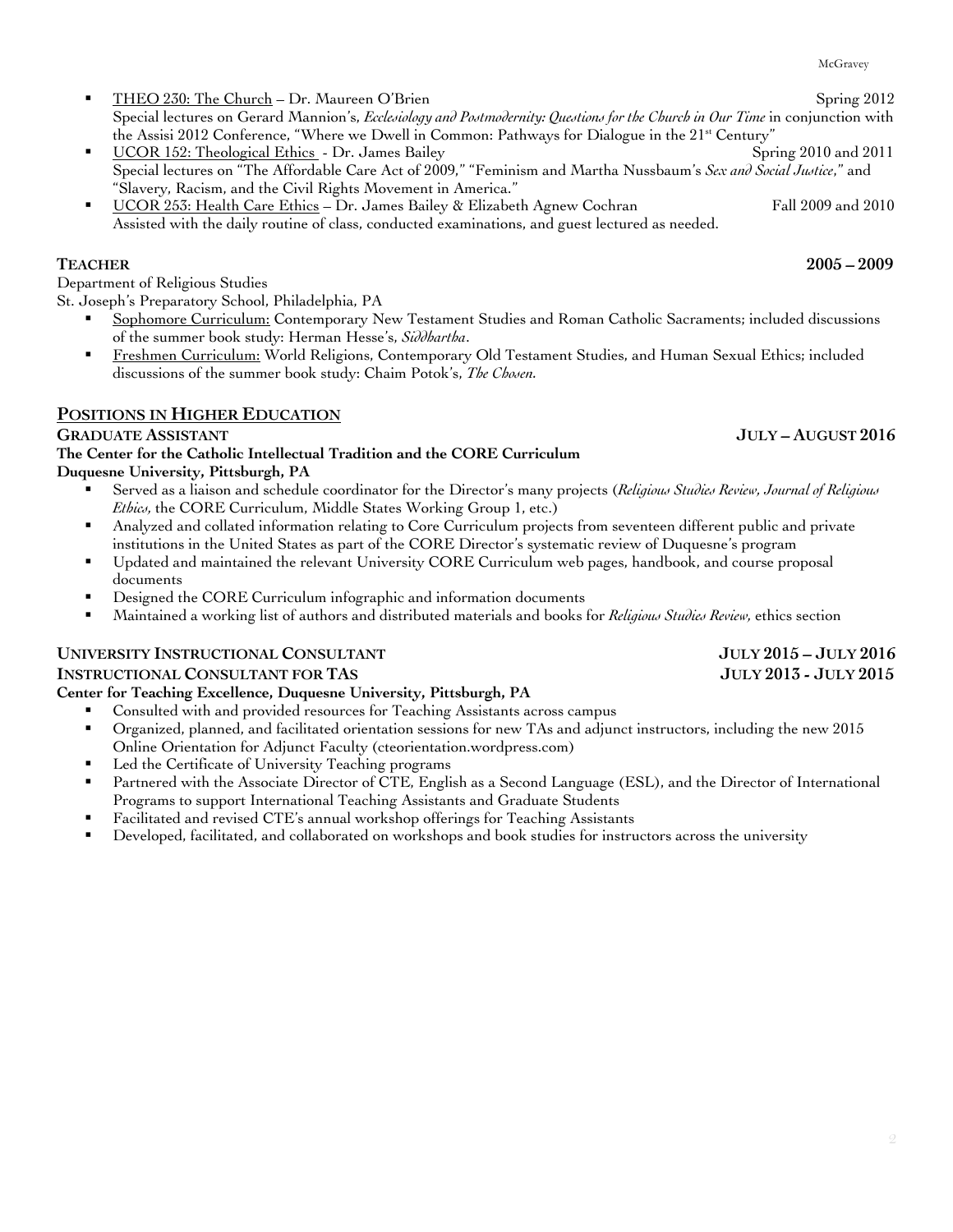### **PEER REVIEWED ACADEMIC PAPERS & PRESENTATIONS**

## **Conference Presentations**

| "I'm Sorry, You Teach What?: A Discussion of Theology at our Colleges<br>and Universities;" The Catholic Intellectual Tradition: Challenges and<br>Opportunities for the Catholic University in the 21 <sup>st</sup> Century, Sacred Heart<br>University, Fairfield, CT (Virtual Conference) | October 2020     |
|----------------------------------------------------------------------------------------------------------------------------------------------------------------------------------------------------------------------------------------------------------------------------------------------|------------------|
| "The Frenchman and the Torinese: Foucault and Vattimo in the Aftermath<br>٠<br>of 1968," College Theology Society: Sixty-Fourth Annual Convention<br>("You Say You Want a Revolution?' 1968-2018 in Theological<br>Perspective"), St. Catherine's University, St. Paul, MN                   | 1 June 2018      |
| "Gianni Vattimo and the Possibility of Religious Pluralism in Postmodern<br>٠<br>Christianity," College Theology Society: Sixty-Third Annual Convention<br>("American Catholicism in the 21 <sup>st</sup> Century: Crossroads, Crisis, or<br>Renewal?"), Salve Regina University             | 2 June 2017      |
| "Complement Student Learning with Mobile Tech," 2015 Annual<br>٠<br>Conference of the American Academy of Religion, Atlanta, GA                                                                                                                                                              | 23 November 2015 |
| "Augustine's Approval and Vattimo's Concern: Authority in<br>٠<br>Postmodernism," 2014 Eastern International Regional Meeting of the<br>American Academy of Religion, Syracuse University                                                                                                    | 2 May 2014       |
| "Reconciliation in Northern Ireland," College Theology Society: 57th<br>٠<br>Annual Convention ("They Shall Be Called Children of God: Violence,<br>Transformation, and the Sacred"), Iona College                                                                                           | 3 June 2011      |
| "The Roman Catholic Church in Post-World War II Europe: The principle<br>٠<br>of subsidiarity and Pius XII," 2011 Eastern International Regional Meeting<br>of the American Academy of Religion, Syracuse University                                                                         | 6 May 2011       |
| Colloquium Presentation: "Catholic Social Teaching, the Common Good,<br>٠<br>and Access to Health Care," 2010 Baylor Symposium on Faith and Culture,<br><b>Baylor University</b>                                                                                                             | 28 October 2010  |
| <b>Invited Guest Lectures</b>                                                                                                                                                                                                                                                                |                  |
| "On Buddhism," for Dan Chelotti and Ray Curran's course on 'Nothing."<br>٠                                                                                                                                                                                                                   | 19 November 2019 |
| <b>Book Reviews</b>                                                                                                                                                                                                                                                                          |                  |
| "Building Bridges in Sarajevo: The Plenary Papers from CTEWC 2018. Kristen E.<br>٠<br>Heyer, James F. Keenan, Andrea Vicini, eds. New York, NY, Orbis Books<br>(2019)." Catholic Books Review,<br>http://catholicbooksreview.org/2021/heyer.html (2021).                                     | January 2021     |
| "If Nuns Ruled the World: Ten Sisters on a Mission. Jo Piazza. New York, NY,<br>٠<br>Open Road Media (2014)." Religious Studies Review, 43, no. 1 (2017).                                                                                                                                    | March 2017       |
| "Beyond Church and State: Democracy, Secularism, and Conversion. Matthew<br>Scherer. New York, NY, Cambridge University Press, 2013." Political<br>Theology, 17, no. 3 (2016): 210-11.                                                                                                       | April 2016       |
| "Bonhoeffer, Christ and Culture. Keith L. Johnson and Timothy Larson, eds.<br>$\blacksquare$<br>Downers Grove, IL, IVP Academic, 2013." Political Theology, 17, no. 1<br>$(2016): 107-8.$                                                                                                    | March 2016       |
| "Against Dogmatism: Dwelling in Faith and Doubt. Madhuri M. Yadlapati.<br>٠<br>Urbana, IL, University of Illinois Press, 2013. \$20.00," Religious Studies<br>Review, 41, no. 3 (2015): 101.                                                                                                 | September 2015   |
| "Faith in the Face of Empire: The Bible Through Palestinian Eyes. Mitri Raheb.<br>٠<br>Maryknoll, NY: Orbis Books, 2014. \$24.00," Religious Studies Review, 41, no. 2<br>$(2015): 63-4.$                                                                                                    | June 2015        |